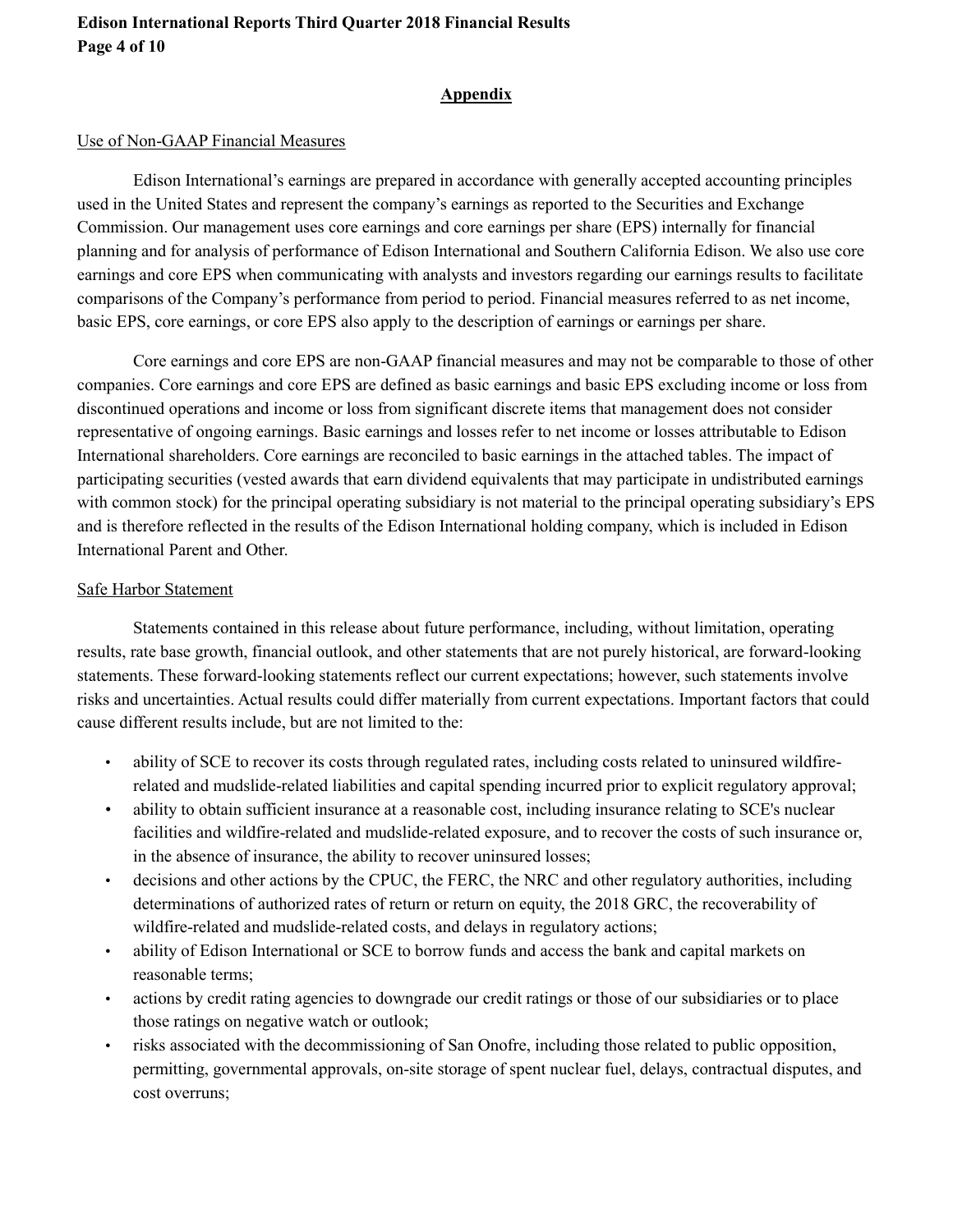# **Edison International Reports Third Quarter 2018 Financial Results Page 5 of 10**

- extreme weather-related incidents and other natural disasters (including earthquakes and events caused, or exacerbated, by climate change, such as wildfires), which could cause, among other things, public safety issues, property damage and operational issues;
- risks associated with cost allocation resulting in higher rates for utility bundled service customers because of possible customer bypass or departure for other electricity providers such as CCAs and Electric Service Providers;
- risks inherent in SCE's transmission and distribution infrastructure investment program, including those related to project site identification, public opposition, environmental mitigation, construction, permitting, power curtailment costs (payments due under power contracts in the event there is insufficient transmission to enable acceptance of power delivery), changes in the CAISO's transmission plans, and governmental approvals; and
- risks associated with the operation of transmission and distribution assets and power generating facilities, including public and employee safety issues, the risk of utility assets causing wildfires, failure, availability, efficiency and output of equipment and facilities, and availability and cost of spare parts.

Other important factors are discussed under the headings "Risk Factors" and "Management's Discussion and Analysis" in Edison International's Form 10-K, and other reports filed with the Securities and Exchange Commission, which are available on our website: www.edisoninvestor.com. These filings also provide additional information on historical and other factual data contained in this news release. Edison International and SCE provide direct links to certain SCE and other parties' regulatory filings and documents with the CPUC and the FERC and certain agency rulings and notices in open proceedings at www.edisoninvestor.com (SCE Regulatory Highlights) so that such filings, rulings and notices are available to all investors. Edison International and SCE post or provide direct links to certain documents and information related to Southern California wildfires which may be of interest to investors at www.edisoninvestor.com (Southern California Wildfires) in order to publicly disseminate such information. Edison International and SCE also routinely post or provide direct links to presentations, documents and other information that may be of interest to investors at www.edisoninvestor.com (Events and Presentations) in order to publicly disseminate such information.

These forward-looking statements represent our expectations only as of the date of this news release, and Edison International assumes no duty to update them to reflect new information, events or circumstances.

#### Reminder: Edison International Will Hold a Conference Call Today

|                    | When: Tuesday, October 30, 2018, 1:30 p.m. (Pacific Time)         |
|--------------------|-------------------------------------------------------------------|
| Telephone Numbers: | 1-888-673-9780 (US) and 1-312-470-0178 (Int'l) - Passcode: Edison |
| Telephone Replay:  | 1-800-944-1822 (US) and 1-203-369-3872 (Int'l) - Passcode: 9856   |
|                    | Telephone replay available through November 15, 2018              |
| Webcast:           | www.edisoninvestor.com                                            |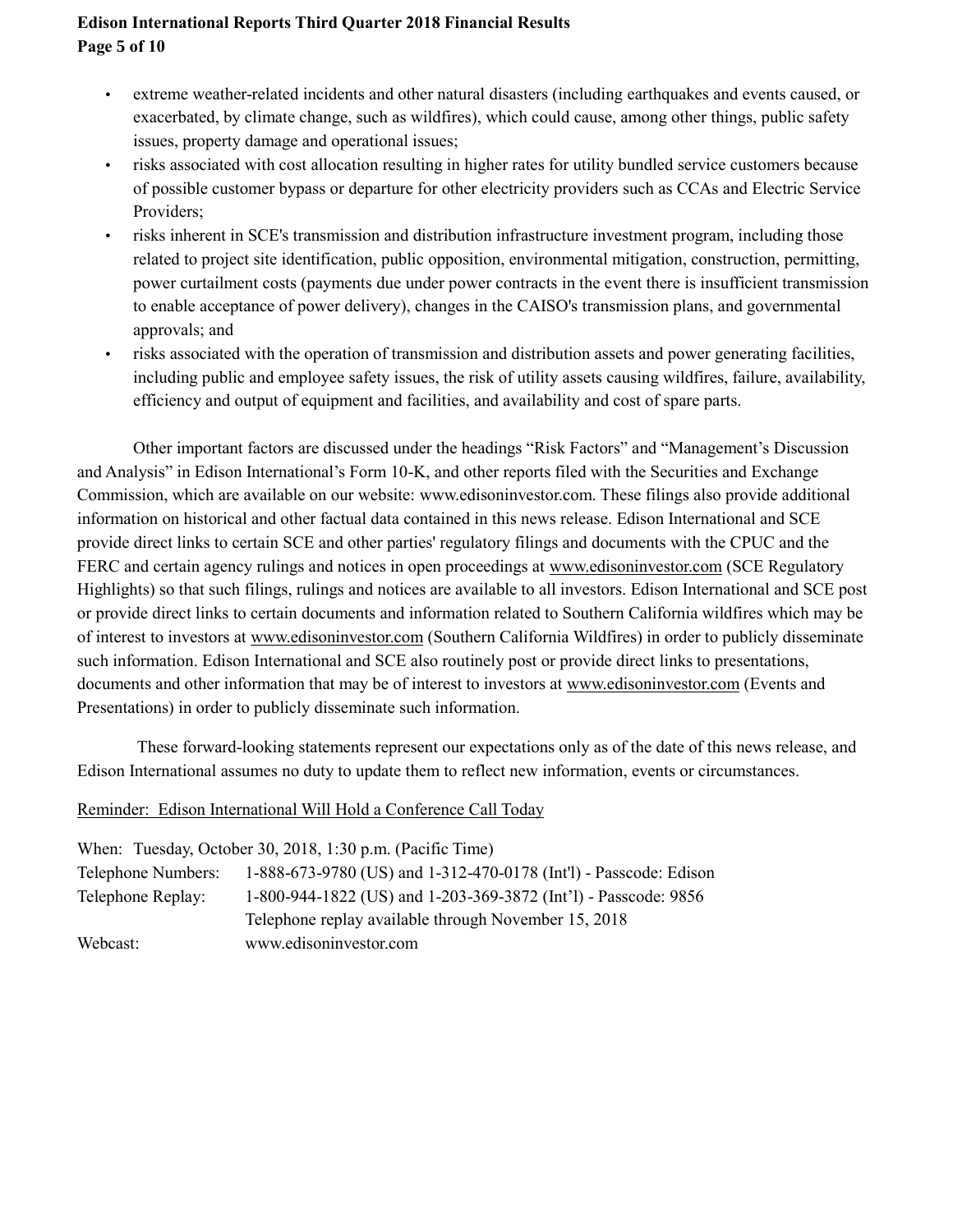|                                                                | Three months ended<br>September 30, |              |     |                    | Nine months ended<br>September 30, |     |                 |        |  |
|----------------------------------------------------------------|-------------------------------------|--------------|-----|--------------------|------------------------------------|-----|-----------------|--------|--|
|                                                                | 2018                                | 2017         |     | Change             | 2018                               |     | 2017            | Change |  |
| Earnings (loss) per share attributable to Edison International |                                     |              |     |                    |                                    |     |                 |        |  |
| Continuing operations                                          |                                     |              |     |                    |                                    |     |                 |        |  |
| <b>SCE</b>                                                     | \$<br>$1.64 \text{ }$ \$            | 1.43 $\sqrt$ |     | $0.21 \text{ }$ \$ | 3.43 $\sqrt{5}$                    |     | 3.44 $\sqrt{s}$ | (0.01) |  |
| Edison International Parent and<br>Other                       | (0.07)                              | 0.01         |     | (0.08)             | (0.34)                             |     | (0.03)          | (0.31) |  |
| Edison International                                           | 1.57                                | 1.44         |     | 0.13               | 3.09                               |     | 3.41            | (0.32) |  |
| Less: Non-core items                                           |                                     |              |     |                    |                                    |     |                 |        |  |
| <b>SCE</b>                                                     | 0.02                                |              |     | 0.02               | 0.02                               |     |                 | 0.02   |  |
| Edison International Parent and Other                          | (0.01)                              |              |     | (0.01)             | (0.14)                             |     |                 | (0.14) |  |
| Total non-core items                                           | 0.01                                |              |     | 0.01               | (0.12)                             |     |                 | (0.12) |  |
| Core earnings (losses)                                         |                                     |              |     |                    |                                    |     |                 |        |  |
| <b>SCE</b>                                                     | 1.62                                | 1.43         |     | 0.19               | 3.41                               |     | 3.44            | (0.03) |  |
| Edison International Parent and Other                          | (0.06)                              | 0.01         |     | (0.07)             | (0.20)                             |     | (0.03)          | (0.17) |  |
| Edison International                                           | \$<br>1.56 <sup>°</sup>             | 1.44         | -\$ | $0.12 \text{ }$ \$ | 3.21                               | \$. | 3.41            | (0.20) |  |

#### **Third Quarter Reconciliation of Basic Earnings Per Share to Core Earnings Per Share**

Note: Diluted earnings were \$1.57 and \$1.43 per share for the three months ended September 30, 2018 and 2017, respectively and \$3.08 and \$3.38 per share for the nine months ended September 30, 2018 and 2017, respectively.

#### **Third Quarter Reconciliation of Basic Earnings to Core Earnings (in millions)**

|                                                        | Three months ended<br>September 30, |                |                   |     |          | Nine months ended<br>September 30, |              |        |  |
|--------------------------------------------------------|-------------------------------------|----------------|-------------------|-----|----------|------------------------------------|--------------|--------|--|
| (in millions)                                          |                                     | 2018           | 2017              |     | Change   | 2018                               | 2017         | Change |  |
| Net income (loss) attributable to Edison International |                                     |                |                   |     |          |                                    |              |        |  |
| Continuing operations                                  |                                     |                |                   |     |          |                                    |              |        |  |
| <b>SCE</b>                                             | \$                                  | 536 \$         | $465 \text{ }$ \$ |     | 71 \$    | $1,119$ \$                         | $1,121$ \$   | (2)    |  |
| Edison International Parent and<br>Other               |                                     | (23)           | 5                 |     | (28)     | (112)                              | (11)         | (101)  |  |
| Edison International                                   |                                     | 513            | 470               |     | 43       | 1,007                              | 1,110        | (103)  |  |
| Less: Non-core items                                   |                                     |                |                   |     |          |                                    |              |        |  |
| <b>SCE</b>                                             |                                     | $\overline{7}$ |                   |     | 7        | 7                                  |              | 7      |  |
| Edison International Parent and Other                  |                                     | (4)            |                   |     | (4)      | (46)                               |              | (47)   |  |
| Total non-core items <sup>1</sup>                      |                                     | 3              |                   |     | 3        | (39)                               |              | (40)   |  |
| Core earnings (losses)                                 |                                     |                |                   |     |          |                                    |              |        |  |
| <b>SCE</b>                                             |                                     | 529            | 465               |     | 64       | 1,112                              | 1,121        | (9)    |  |
| Edison International Parent and Other                  |                                     | (19)           | 5                 |     | (24)     | (66)                               | (12)         | (54)   |  |
| Edison International                                   | \$                                  | 510<br>-\$     | 470               | \$. | 40<br>-S | 1,046<br>-S                        | 1,109<br>-\$ | (63)   |  |

<sup>1</sup> Non-core income of \$3 million (\$11 million pre-tax) and non-core losses of \$39 million (\$46 million pre-tax) for the three and nine months ended September 30, 2018, respectively. Non-core income for the three months ended September 30, 2018 related to the CPUC-mandated elimination of an obligation for SCE to fund a research, development and demonstration program intended to develop technologies and methodologies to reduce greenhouse gas emissions, partially offset by a tax adjustment related to the sale of SoCore Energy. Non-core losses for the nine months ended September 30, 2018 primarily consisted of the impact of the sale of SoCore Energy in April 2018.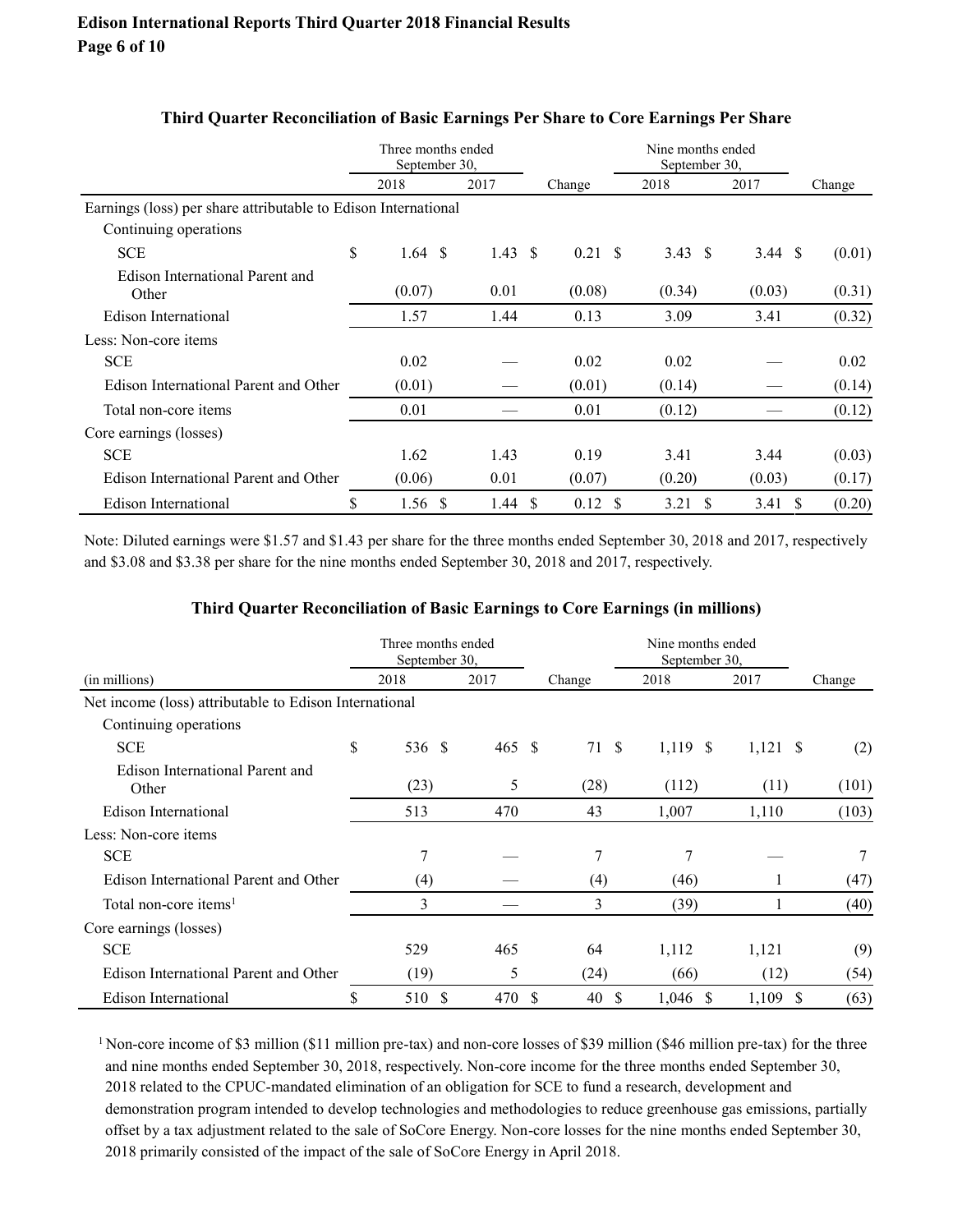# **Edison International Reports Third Quarter 2018 Financial Results Page 7 of 10**

# **Consolidated Statements of Income Edison International** Three months ended September 30, Nine months ended September 30, (in millions, except per-share amounts, unaudited) 2018 2017 2018 2017 **Total operating revenue**  $\qquad \qquad$  \$ 4,269 \$ 3,672 \$ 9,648 \$ 9,100

| Purchased power and fuel                                                                             | 2,306             |               | 1,783              | 4,344  |               | 3,742  |
|------------------------------------------------------------------------------------------------------|-------------------|---------------|--------------------|--------|---------------|--------|
| Operation and maintenance                                                                            | 674               |               | 721                | 2,068  |               | 2,031  |
| Depreciation and amortization                                                                        | 466               |               | 524                | 1,391  |               | 1,535  |
| Property and other taxes                                                                             | 97                |               | 98                 | 301    |               | 284    |
| Impairment and other                                                                                 | (11)              |               |                    | 60     |               | 22     |
| Other operating income                                                                               | (2)               |               | (7)                | (5)    |               | (8)    |
| <b>Total operating expenses</b>                                                                      | 3,530             |               | 3,119              | 8,159  |               | 7,606  |
| <b>Operating income</b>                                                                              | 739               |               | 553                | 1,489  |               | 1,494  |
| Interest expense                                                                                     | (188)             |               | (162)              | (538)  |               | (473)  |
| Other income and expense                                                                             | 76                |               | 41                 | 176    |               | 98     |
| Income from continuing operations before income taxes                                                | 627               |               | 432                | 1,127  |               | 1,119  |
| Income tax expense (benefit)                                                                         | 83                |               | (69)               | 43     |               | (83)   |
| Income from continuing operations                                                                    | 544               |               | 501                | 1,084  |               | 1,202  |
| Net income                                                                                           | 544               |               | 501                | 1,084  |               | 1,202  |
| Preferred and preference stock dividend requirements of SCE                                          | 31                |               | 32                 | 91     |               | 94     |
| Other noncontrolling interests                                                                       |                   |               | (1)                | (14)   |               | (2)    |
| Net income attributable to Edison International common<br>shareholders                               | 513               |               | 470                | 1,007  |               | 1,110  |
| Amounts attributable to Edison International common<br>shareholders:                                 |                   |               |                    |        |               |        |
| Income from continuing operations, net of tax                                                        | \$<br>513         | $\mathcal{S}$ | 470 \$             | 1,007  | $\mathbb{S}$  | 1,110  |
| Net income attributable to Edison International common<br>shareholders                               | \$<br>513         | $\mathcal{S}$ | 470 \$             | 1,007  | $\mathbb{S}$  | 1,110  |
| Basic earnings per share:                                                                            |                   |               |                    |        |               |        |
| Weighted-average shares of common stock outstanding                                                  | 326               |               | 326                | 326    |               | 326    |
| Basic earnings per common share attributable to Edison<br><b>International common shareholders</b>   | \$<br>1.57        | $\mathcal{S}$ | $1.44 \text{ }$ \$ | 3.09   | $\mathcal{S}$ | 3.41   |
| Diluted earnings per share:                                                                          |                   |               |                    |        |               |        |
| Weighted-average shares of common stock outstanding, including<br>effect of dilutive securities      | 327               |               | 328                | 327    |               | 329    |
| Diluted earnings per common share attributable to Edison<br><b>International common shareholders</b> | \$<br>1.57        | $\mathcal{S}$ | $1.43 \text{ }$ \$ | 3.08   | $\mathbb{S}$  | 3.38   |
| Dividends declared per common share                                                                  | \$<br>$0.6050$ \$ |               | $0.5425$ \$        | 1.8150 | $\mathcal{S}$ | 1.6275 |
|                                                                                                      |                   |               |                    |        |               |        |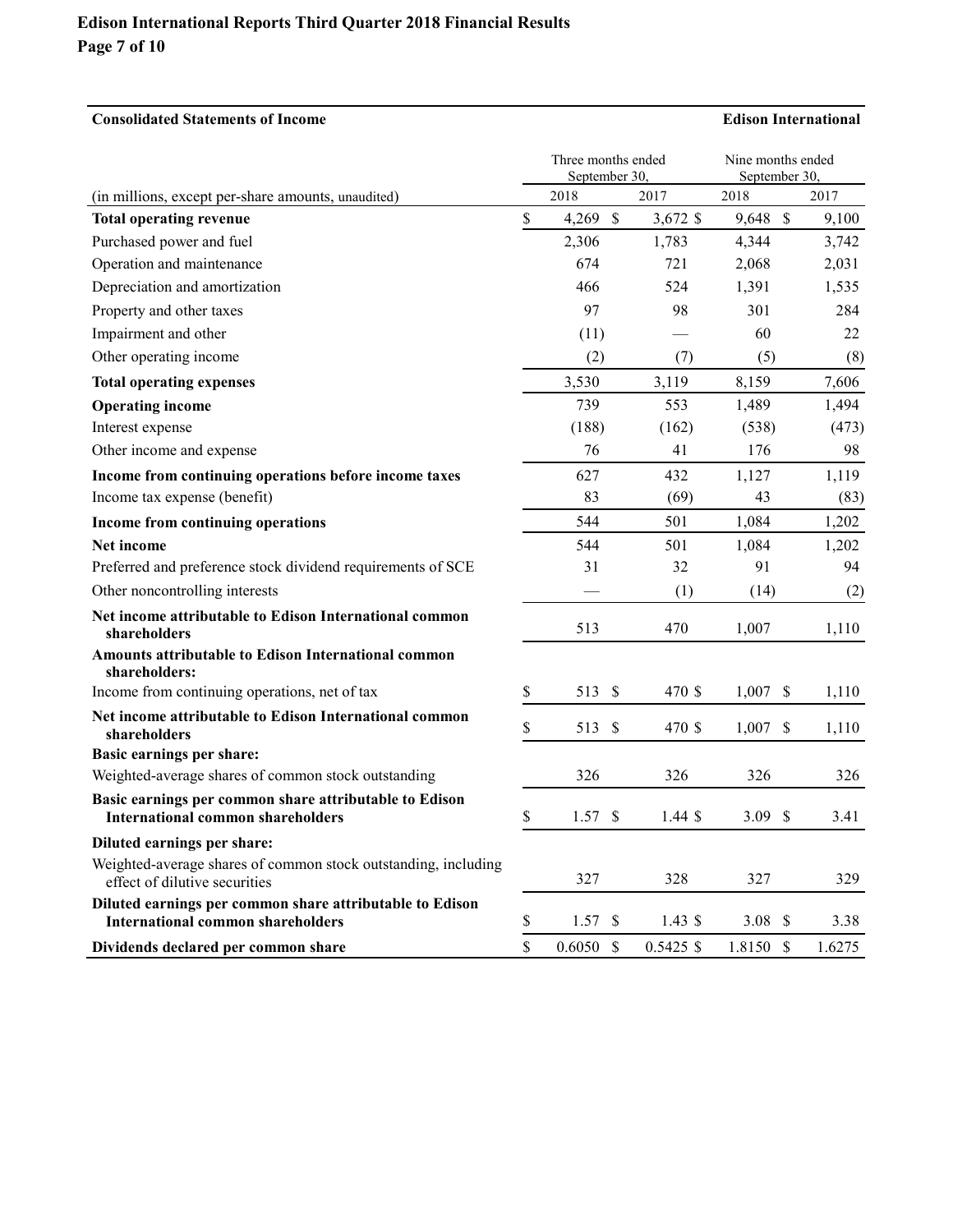# **Edison International Reports Third Quarter 2018 Financial Results Page 8 of 10**

| <b>Consolidated Balance Sheets</b>                                                                                                  | <b>Edison International</b> |                      |  |
|-------------------------------------------------------------------------------------------------------------------------------------|-----------------------------|----------------------|--|
| (in millions, unaudited)                                                                                                            | September 30,<br>2018       | December 31.<br>2017 |  |
| <b>ASSETS</b>                                                                                                                       |                             |                      |  |
| Cash and cash equivalents                                                                                                           | \$<br>71                    | - \$<br>1,091        |  |
| Receivables, less allowances of \$56 and \$54 for uncollectible accounts at respective dates                                        | 1,044                       | 717                  |  |
| Accrued unbilled revenue                                                                                                            | 505                         | 212                  |  |
| Inventory                                                                                                                           | 261                         | 242                  |  |
| Income tax receivables                                                                                                              | 167                         | 224                  |  |
| Prepaid expenses                                                                                                                    | 188                         | 233                  |  |
| Derivative assets                                                                                                                   | 77                          | 105                  |  |
| Regulatory assets                                                                                                                   | 913                         | 703                  |  |
| Other current assets                                                                                                                | 157                         | 202                  |  |
| <b>Total current assets</b>                                                                                                         | 3,383                       | 3,729                |  |
| Nuclear decommissioning trusts                                                                                                      | 4,330                       | 4,440                |  |
| Other investments                                                                                                                   | 59                          | 73                   |  |
| <b>Total investments</b>                                                                                                            | 4,389                       | 4,513                |  |
| Utility property, plant and equipment, less accumulated depreciation and amortization of<br>\$9,533 and \$9,355 at respective dates | 40,333                      | 38,708               |  |
| Nonutility property, plant and equipment, less accumulated depreciation of \$80 and \$114<br>at respective dates                    | 79                          | 342                  |  |
| Total property, plant and equipment                                                                                                 | 40,412                      | 39,050               |  |
| Regulatory assets                                                                                                                   | 5,046                       | 4,914                |  |
| Other long-term assets                                                                                                              | 333                         | 374                  |  |
| <b>Total long-term assets</b>                                                                                                       | 5,379                       | 5,288                |  |

| <b>Total assets</b> | ω | $\sim$ $\sim$ $\sim$<br>53.563 | 52.580 |
|---------------------|---|--------------------------------|--------|
|---------------------|---|--------------------------------|--------|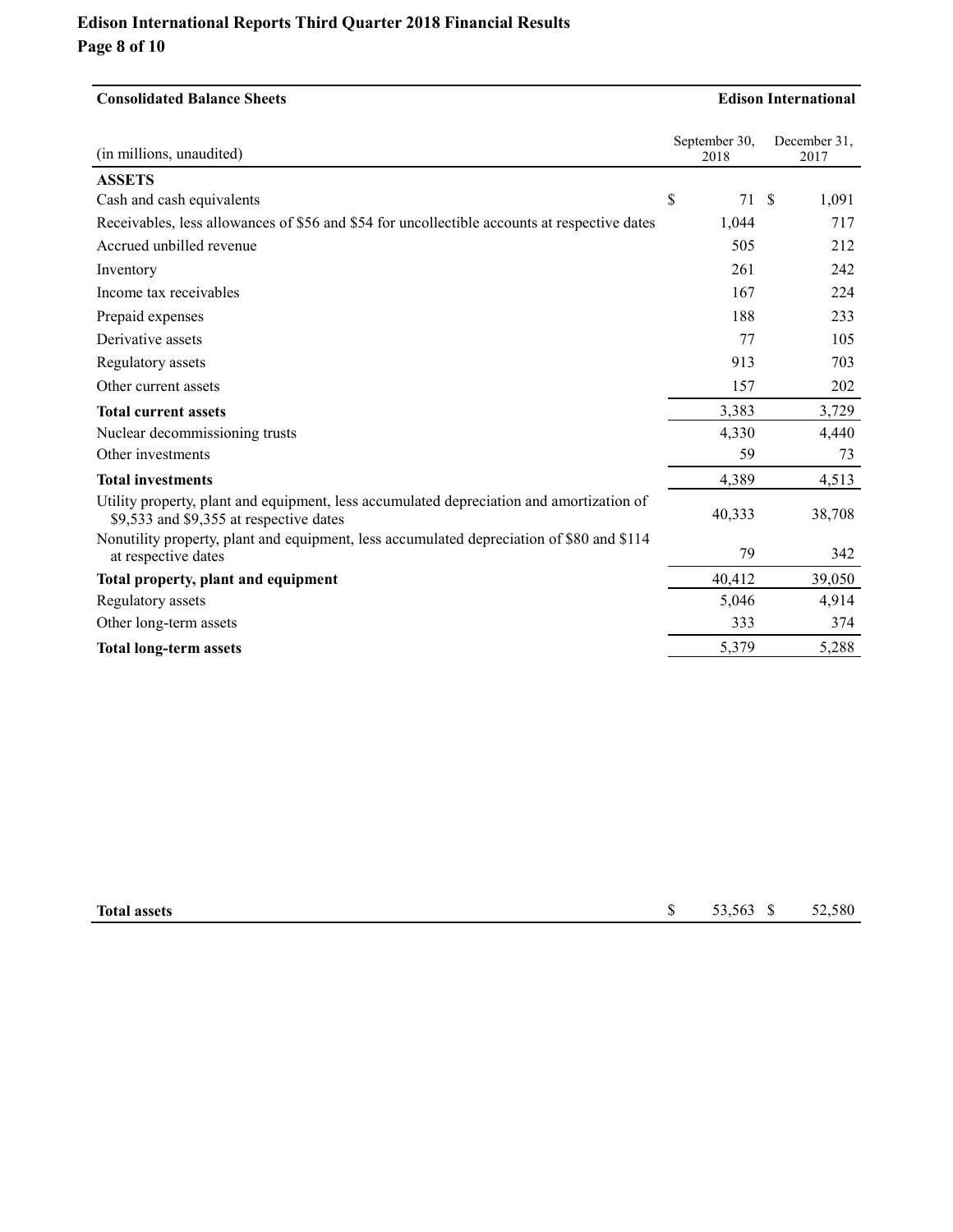# **Edison International Reports Third Quarter 2018 Financial Results Page 9 of 10**

| <b>Consolidated Balance Sheets</b>                                                                                           |                       | <b>Edison International</b> |
|------------------------------------------------------------------------------------------------------------------------------|-----------------------|-----------------------------|
| (in millions, except share amounts, unaudited)                                                                               | September 30,<br>2018 | December 31,<br>2017        |
| <b>LIABILITIES AND EQUITY</b>                                                                                                |                       |                             |
| Short-term debt                                                                                                              | \$<br>103S            | 2,393                       |
| Current portion of long-term debt                                                                                            | 79                    | 481                         |
| Accounts payable                                                                                                             | 1,288                 | 1,503                       |
| Accrued taxes                                                                                                                | 102                   | 23                          |
| Customer deposits                                                                                                            | 297                   | 281                         |
| Regulatory liabilities                                                                                                       | 1,599                 | 1,121                       |
| Other current liabilities                                                                                                    | 1,251                 | 1,266                       |
| <b>Total current liabilities</b>                                                                                             | 4,719                 | 7,068                       |
| Long-term debt                                                                                                               | 14,629                | 11,642                      |
| Deferred income taxes and credits                                                                                            | 5,043                 | 4,567                       |
| Pensions and benefits                                                                                                        | 897                   | 943                         |
| Asset retirement obligations                                                                                                 | 2,890                 | 2,908                       |
| Regulatory liabilities                                                                                                       | 8,463                 | 8,614                       |
| Other deferred credits and other long-term liabilities                                                                       | 2,633                 | 2,953                       |
| Total deferred credits and other liabilities                                                                                 | 19,926                | 19,985                      |
| <b>Total liabilities</b>                                                                                                     | 39,274                | 38,695                      |
| Commitments and contingencies                                                                                                |                       |                             |
| Redeemable noncontrolling interest                                                                                           |                       | 19                          |
| Common stock, no par value (800,000,000 shares authorized; 325,811,206 shares issued<br>and outstanding at respective dates) | 2,541                 | 2,526                       |
| Accumulated other comprehensive loss                                                                                         | (42)                  | (43)                        |
| Retained earnings                                                                                                            | 9,597                 | 9,188                       |
| Total Edison International's common shareholders' equity                                                                     | 12,096                | 11,671                      |
| Noncontrolling interests – preferred and preference stock of SCE                                                             | 2,193                 | 2,193                       |
| Other noncontrolling interests                                                                                               |                       | $\overline{2}$              |
| <b>Total Equity</b>                                                                                                          | 14,289                | 13,866                      |
|                                                                                                                              |                       |                             |

| Total liabilities and equity |  | 53,563 \$ 52,580 |  |
|------------------------------|--|------------------|--|
|------------------------------|--|------------------|--|